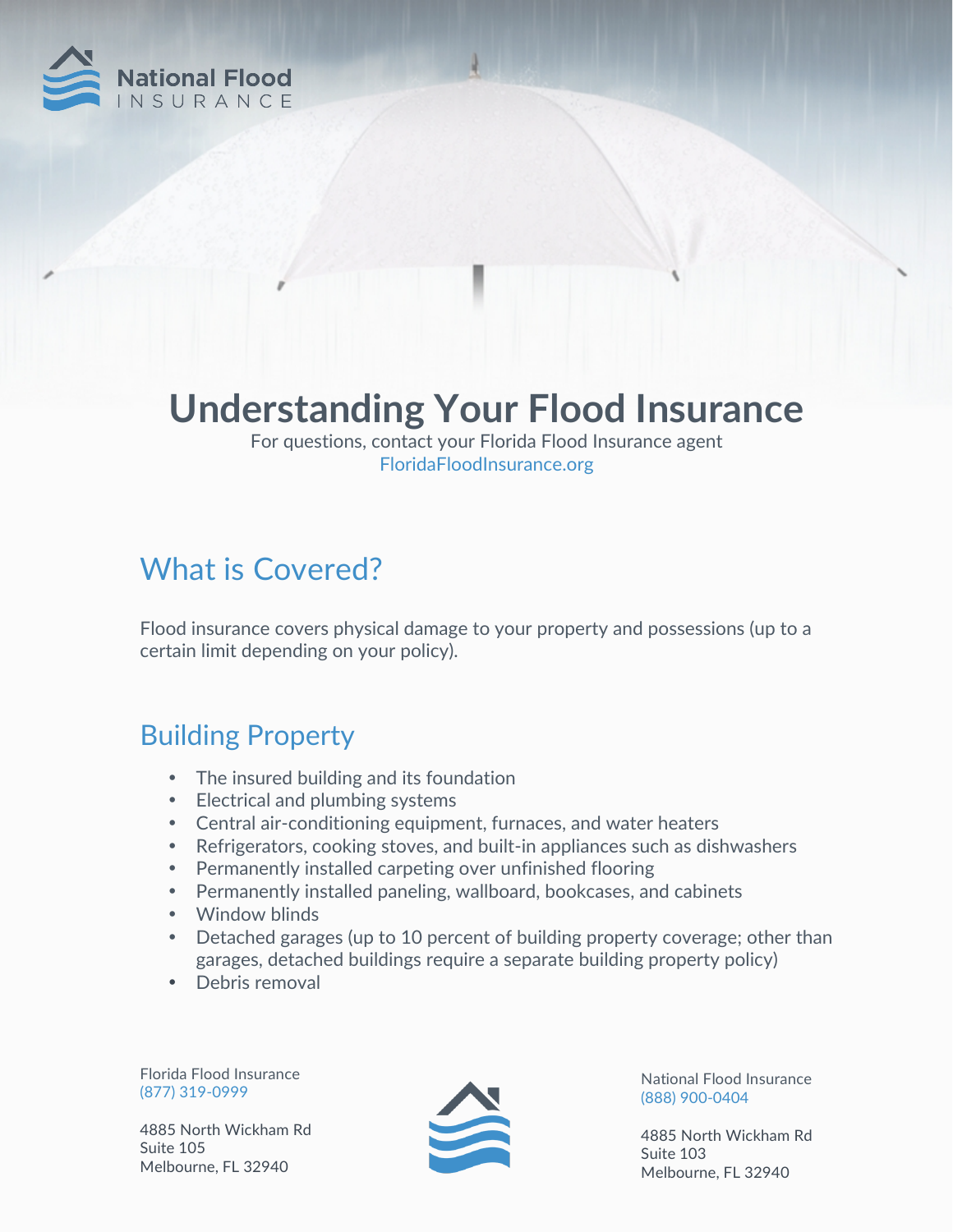

#### Personal Contents Property

- Personal belongings, such as clothing, furniture, and electronic equipment
- Curtains
- Portable and window air-conditioners
- Portable microwave ovens and portable dishwashers
- Carpets that are not included in building coverage
- Clothing washers and dryers
- Food freezers and the food in them
- Certain valuable items such as original artwork and furs (up to \$2,500)

### What is NOT Covered?

- Damage caused by moisture, mildew, or mold that could have been avoided by the property owner
- Currency, precious metals, and valuable papers such as stock certificates
- Property and belongings outside of an insured building, such as trees, plants, wells, septic systems, walks, decks, patios, fences, seawalls, hot tubs, and swimming pools
- Living expenses, such as temporary housing (unless written through a private carrier or carry excess flood insurance)
- Financial losses caused by business interruption or loss of use of insured property
- Most self-propelled vehicles, such as cars, including their parts

Florida Flood Insurance (877) 319-0999

4885 North Wickham Rd Suite 105 Melbourne, FL 32940



National Flood Insurance (888) 900-0404

4885 North Wickham Rd Suite 103 Melbourne, FL 32940